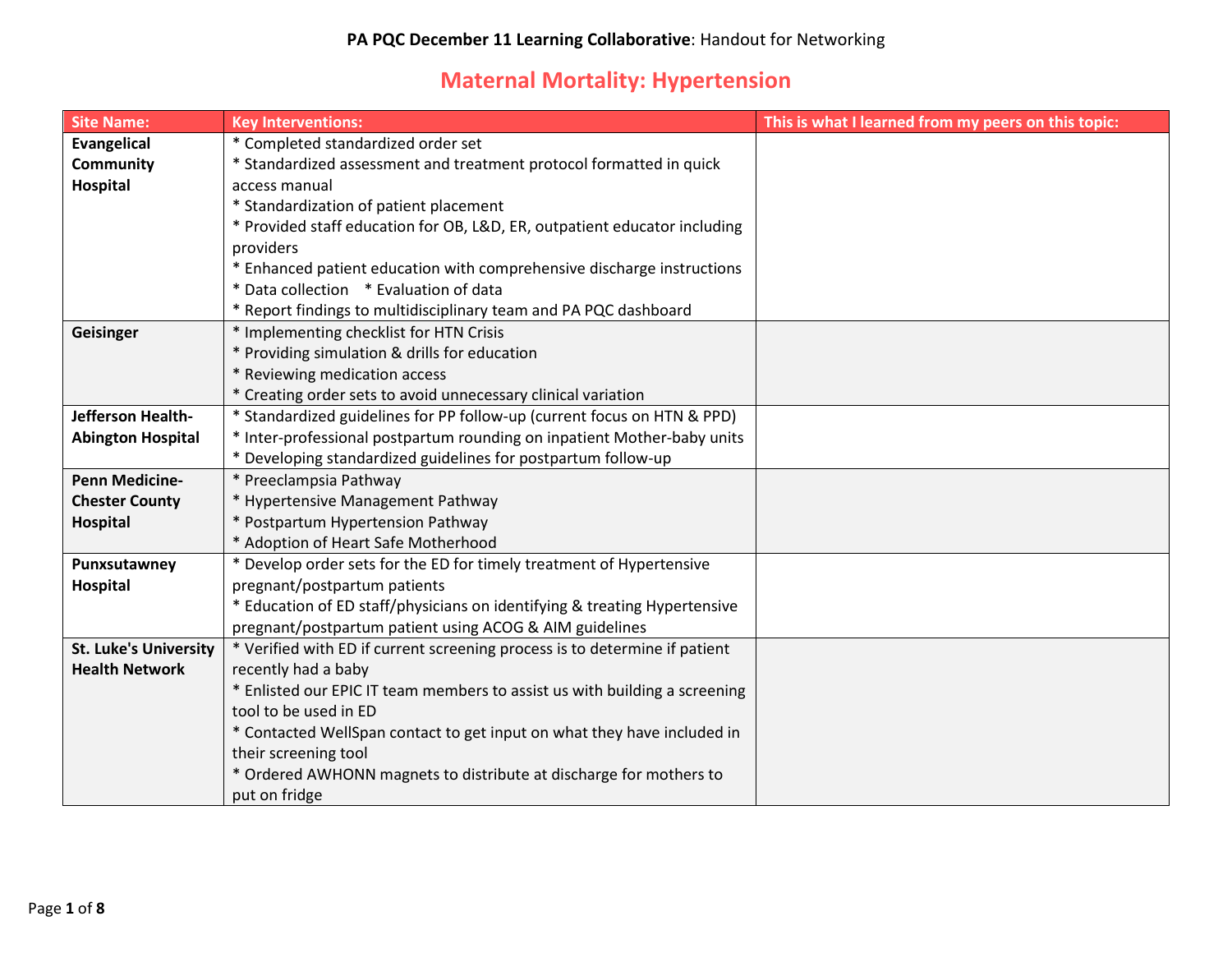| <b>Site Name:</b>          | <b>Key Interventions:</b>                                                                                          | This is what I learned from my peers on this topic: |
|----------------------------|--------------------------------------------------------------------------------------------------------------------|-----------------------------------------------------|
| <b>UPMC Womens</b>         | * Standardized:                                                                                                    |                                                     |
| <b>Health Service Line</b> | • Diagnostic criteria, monitoring & treatment of severe                                                            |                                                     |
|                            | preeclampsia/eclampsia, algorithms, order sets, protocols, staff &                                                 |                                                     |
|                            | provider education, unit-based drills, debriefs. Process defined for                                               |                                                     |
|                            | timely triage & inpatient, outpatient, & ED evaluation. Medications                                                |                                                     |
|                            | for treatment stocked & immediately available.                                                                     |                                                     |
|                            | * Recognition & Prevention:                                                                                        |                                                     |
|                            | • Protocol for measurement & assessment of BP & labs for all pregnant                                              |                                                     |
|                            | & postpartum women                                                                                                 |                                                     |
|                            | Prenatal & postpartum patient education on signs & symptoms of<br>$\circ$                                          |                                                     |
|                            | hypertension & preeclampsia                                                                                        |                                                     |
|                            | Implemented Vivify for outpt. B/P monitoring & symptomatology<br>$\circ$                                           |                                                     |
|                            | * Response:                                                                                                        |                                                     |
|                            | • Protocols for management & treatment of hypertension                                                             |                                                     |
|                            | • Every 4 hr. patient safety rounds in L&D                                                                         |                                                     |
|                            | • Post discharge process for monitoring blood pressures                                                            |                                                     |
|                            | • Vivify patient portal monitored through Call Center if B/P elevated                                              |                                                     |
|                            | reaches out to physician on call to respond to the patient's needs M-F                                             |                                                     |
|                            | 8am-4:30pm                                                                                                         |                                                     |
|                            | • Support plan for pts & families * Timely scheduled follow-up appts                                               |                                                     |
|                            | . Implementation of the Nurse Driven Protocol for ordering Vivify                                                  |                                                     |
|                            | • Conducting Service Line Gap Assessment (2020 The Joint Commission                                                |                                                     |
|                            | Standards) * Developing a Service Line MMRC                                                                        |                                                     |
|                            | * Reporting:                                                                                                       |                                                     |
|                            | • Multidisciplinary review of all severe hypertension/eclampsia event                                              |                                                     |
|                            | cases * Post event debriefs                                                                                        |                                                     |
|                            | • Team monitoring outcomes & metrics, communication to leaders                                                     |                                                     |
| <b>WellSpan Health</b>     | * Education to staff specific to the AIM bundle<br>* Revision of nursing policy specific to the care of women with |                                                     |
|                            | preeclampsia/severe hypertension                                                                                   |                                                     |
|                            | * Preeclampsia Order Set severe hypertension                                                                       |                                                     |
|                            | * Collaboration with ER-education of ER providers regarding definition of                                          |                                                     |
|                            | severe hypertension in pregnancy/postpartum, importance of early                                                   |                                                     |
|                            | obstetrics consults in this population, timely treatment of severe                                                 |                                                     |
|                            | hypertension, update early policy to include care of postpartum women                                              |                                                     |
|                            | * Update EPIC to clearly identify obstetrical history * Bracelets                                                  |                                                     |
|                            | * Looking at SMM and preeclampsia by Race                                                                          |                                                     |
|                            | * Reviewing data on severe hypertension treatment                                                                  |                                                     |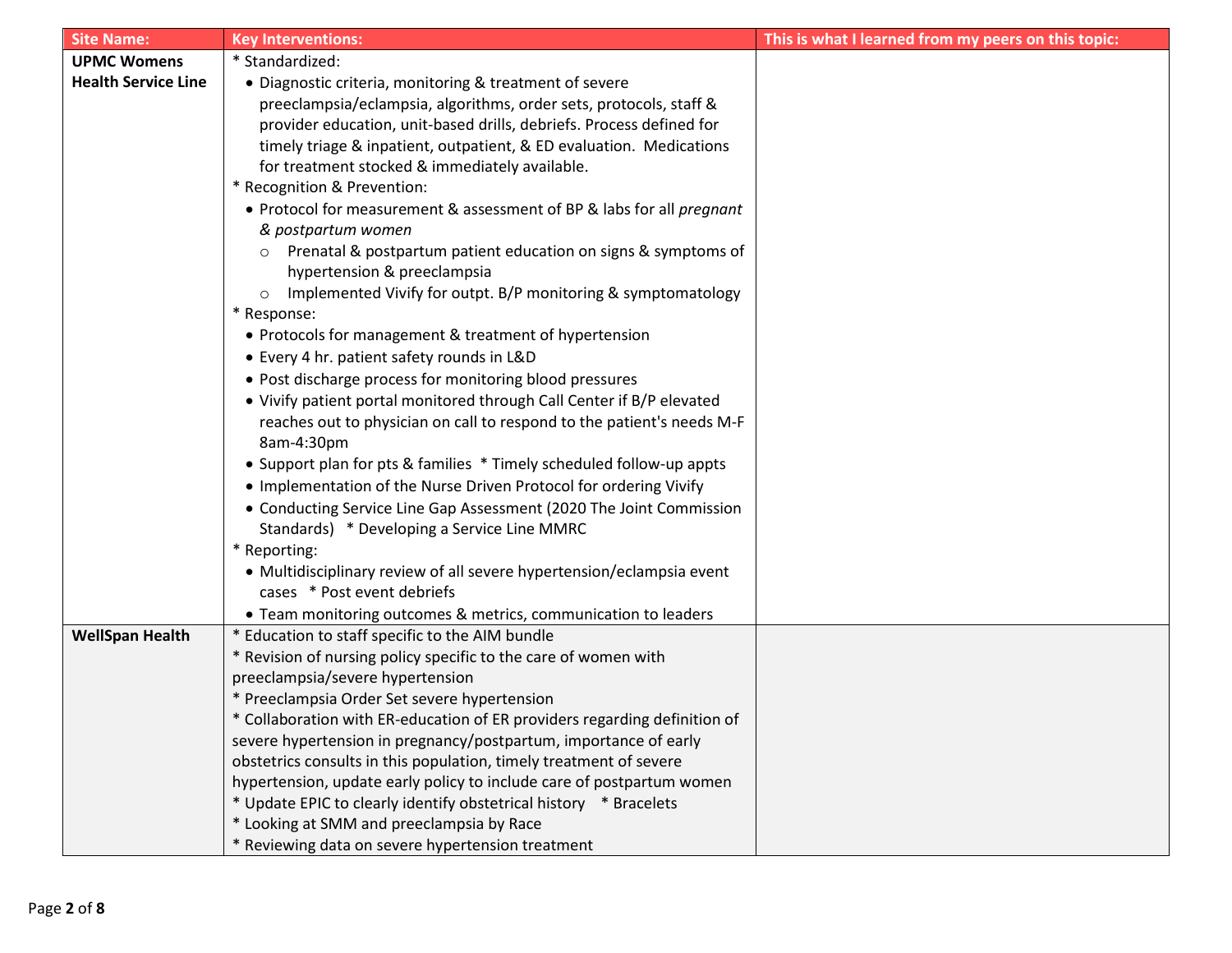## **Maternal Mortality: Hemorrhage**

| <b>Site Name:</b>              | <b>Key Interventions:</b>                                                 | This is what I learned from my peers on this topic: |
|--------------------------------|---------------------------------------------------------------------------|-----------------------------------------------------|
| Jefferson Health-              | * Reviewed data of hemorrhage                                             |                                                     |
| <b>Thomas Jefferson</b>        | * Calculator updated                                                      |                                                     |
| <b>University Hospital</b>     | * Inservice hemorrhage and emergency cards                                |                                                     |
|                                | * Simulation completed in Simulation Center October 2019                  |                                                     |
|                                | * Requested review and update to Risk Assessment in EPIC                  |                                                     |
|                                |                                                                           |                                                     |
| <b>Penn Medicine-</b>          | * Train champions to facilitate QBL process                               |                                                     |
| Lancaster                      | * Investigate EMR tools for hemorrhage risk assess                        |                                                     |
| General/Women                  | * Inventory tools/equipment required for QBL process                      |                                                     |
| and Babies                     | * Establish a method for reporting & determining baseline data            |                                                     |
| <b>Penn Medicine-</b>          | * Now include the risk assessment in every pre-op huddle (seen reduction  |                                                     |
| Pennsylvania                   | in use of massive transfusion protocol)                                   |                                                     |
| Hospital                       | * Increase in communication of risk assessment & decrease in the need for |                                                     |
|                                | the massive transfusion protocol                                          |                                                     |
| <b>Penn State Health:</b>      | * Assessment by provider using an evidence-based tool                     |                                                     |
| <b>Hershey Medical</b>         | * Risk Assessment score placed in EMR and on Chalk board                  |                                                     |
| <b>Center &amp; Children's</b> | * Postpartum Hemorrhage kit with emergency medications present at         |                                                     |
| Hospital                       | every delivery                                                            |                                                     |
|                                | * Postpartum Hemorrhage Cart containing guideline for actions and         |                                                     |
|                                | emergency supplies immediately available                                  |                                                     |
|                                | * Simulation exercises planned for the future                             |                                                     |
| <b>Temple University</b>       | * Risk assessment for every patient                                       |                                                     |
| Hospital                       | * Implement the hemorrhage protocol                                       |                                                     |
|                                | * Hemorrhage cart                                                         |                                                     |
|                                | * Running Drills                                                          |                                                     |
|                                | * Cultural diversity training                                             |                                                     |
|                                | * Drug Screening                                                          |                                                     |
|                                | * Pain Management protocol                                                |                                                     |
|                                | * NAS Protocol                                                            |                                                     |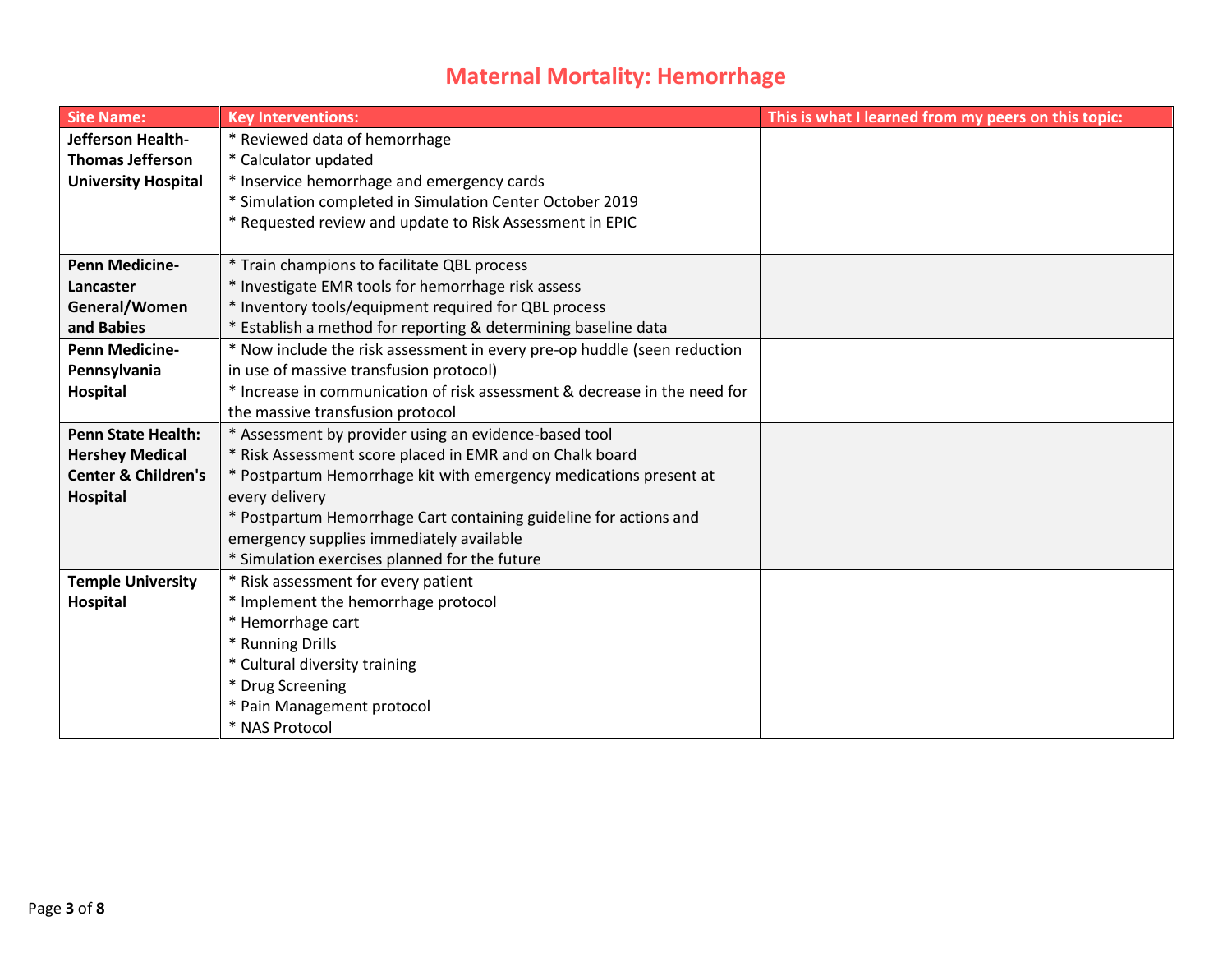| <b>Site Name:</b>          | <b>Key Interventions:</b>                                                       | This is what I learned from my peers on this topic: |
|----------------------------|---------------------------------------------------------------------------------|-----------------------------------------------------|
| <b>UPMC Womens</b>         | * Standardized hemorrhage cart to include:                                      |                                                     |
| <b>Health Service Line</b> | • supplies, checklist, algorithms, hemorrhage medication kit, response          |                                                     |
|                            | team, advanced gynecologic surgery, massive transfusion protocols,              |                                                     |
|                            | unit guidelines, unit-based drills with post-drill debriefs, &                  |                                                     |
|                            | staff/provider education                                                        |                                                     |
|                            | * Recognition & Prevention:                                                     |                                                     |
|                            | Standardized assessment tool<br>$\bullet$                                       |                                                     |
|                            | prenatally, admissions, other appropriate times                                 |                                                     |
|                            | measurement from EBL to QBL & defined quantity<br>$\Omega$                      |                                                     |
|                            | * Response:                                                                     |                                                     |
|                            | Support programs for patients, families, staff                                  |                                                     |
|                            | Conducting service Line Gap Assessment (2020 The Joint Commission<br>$\bullet$  |                                                     |
|                            | Standards)                                                                      |                                                     |
|                            | Developing a Service Line MMRC                                                  |                                                     |
|                            | * Reporting:                                                                    |                                                     |
|                            | Event reporting to Risk/Quality Department;<br>$\bullet$                        |                                                     |
|                            | Multidisciplinary review for opportunities in systems & processes;<br>$\bullet$ |                                                     |
|                            | Monitor outcomes & metrics;<br>$\bullet$                                        |                                                     |
|                            | Report to various committees                                                    |                                                     |

## **Maternal OUD**

| <b>Site Name:</b>       | <b>Key Interventions:</b>                                                       | This is what I learned from my peers on this topic: |
|-------------------------|---------------------------------------------------------------------------------|-----------------------------------------------------|
| <b>Allegheny Health</b> | * Identify a standardized tool to use at all OB care practices by June 30th     |                                                     |
| <b>Network</b>          | * Work with the IT team to build the screening tool within the Welcome          |                                                     |
|                         | tablet for consistent screening of all AHN patients                             |                                                     |
|                         | * Meet with IT data collection/reports team to review PAPQC quality             |                                                     |
|                         | metrics for OUD/SUD                                                             |                                                     |
| Commonwealth            | * Introduction of a drug screening tool (5P's) distributed to a single provider |                                                     |
| <b>Health-Moses</b>     | for the patient's initial prenatal visit                                        |                                                     |
| <b>Taylor Hospital</b>  | * Intervention- 30-day Duration                                                 |                                                     |
| Geisinger               | * Universal screening for SUD with a validated screening tool                   |                                                     |
|                         | Pilot the NIDA-ASSIST                                                           |                                                     |
| <b>Guthrie Hospital</b> | * Finding a validated screening tool- chose 4P's tool                           |                                                     |
|                         | * Educating staff and training on chosen tool                                   |                                                     |
|                         | * Implement screening of all pregnant women at least once during prenatal       |                                                     |
|                         | care (to start)                                                                 |                                                     |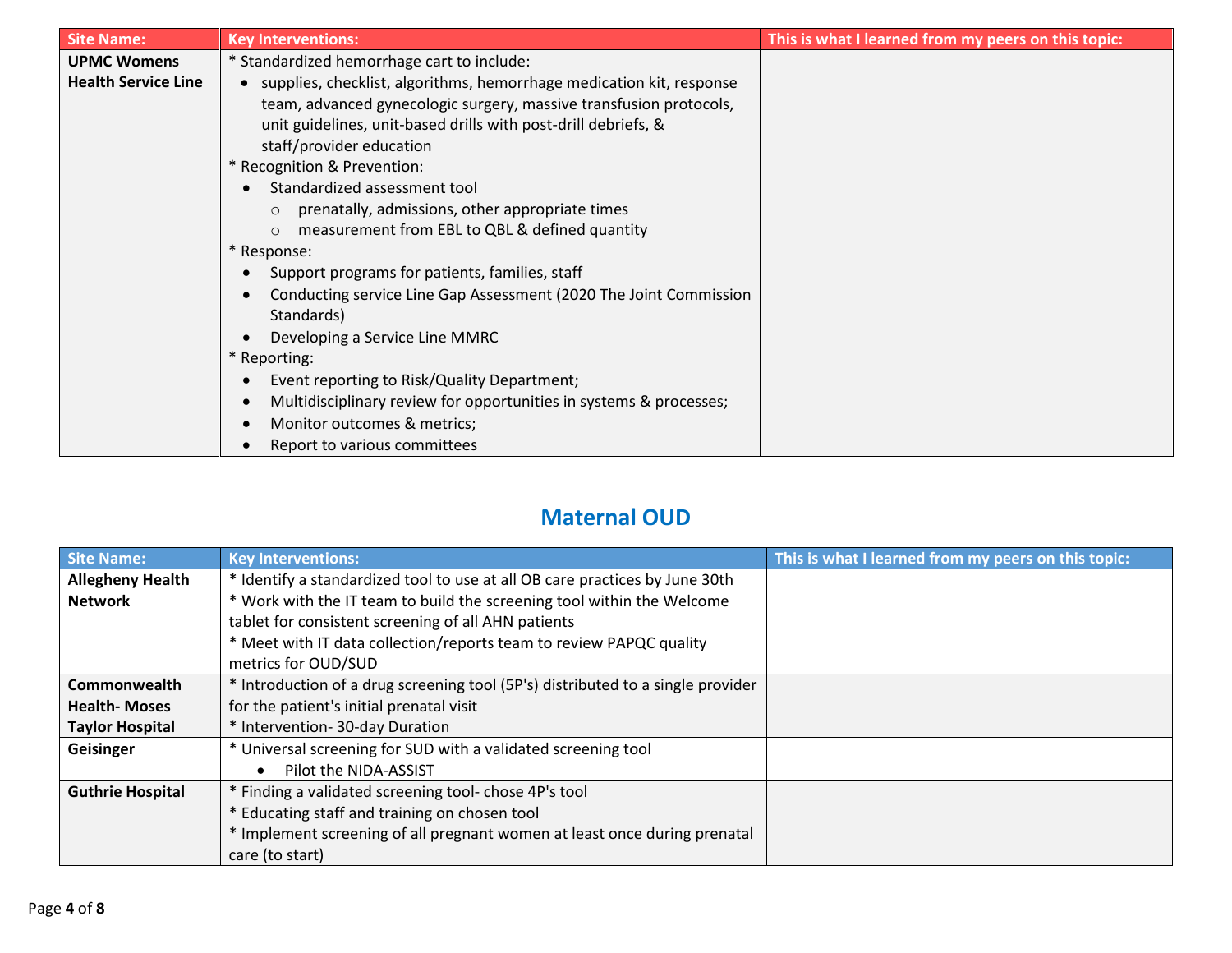| <b>Site Name:</b>              | <b>Key Interventions:</b>                                                   | This is what I learned from my peers on this topic: |
|--------------------------------|-----------------------------------------------------------------------------|-----------------------------------------------------|
| Jefferson Health-              | * Universal Screening with 5Ps tool at first prenatal visit & all triage &  |                                                     |
| <b>Abington Hospital</b>       | inpatient admissions to L&D                                                 |                                                     |
| <b>Lehigh Valley</b>           | * Educate all prenatal care providers on 4P's scripting                     |                                                     |
| <b>Health Network-</b>         | * Educating on referral process to LSW                                      |                                                     |
| Pocono                         | * Provide educational material to pregnant women with OUD                   |                                                     |
| <b>Main Line Health</b>        | * Working with MLH Legal and Clinical Informatics for approval to adopt 5   |                                                     |
| (MLH)                          | Ps Risk Assessment                                                          |                                                     |
|                                | * Segment % Screened data by Provider and Investigate who is not being      |                                                     |
|                                | Screened?                                                                   |                                                     |
|                                | * Investigate how to get SUD Diagnosis Data from EPIC                       |                                                     |
|                                | * Analyze PA PQC Baseline Survey Results & Best Practices to identify Gaps  |                                                     |
|                                | in Care/Education                                                           |                                                     |
|                                | * Social Work Analysis of Outpatient Resources Across 4 Hospitals and 4     |                                                     |
|                                | Geographic Counties: Goal to Optimize & Standardize                         |                                                     |
| <b>Penn Medicine-</b>          | * Completed process mapping, gap analysis, Affinity Diagram, &              |                                                     |
| <b>Chester County</b>          | brainstorming                                                               |                                                     |
| Hospital                       | * Evaluated screening tools; Agreed to use 5P's screening tool              |                                                     |
|                                | * Engaged County & Community representatives                                |                                                     |
| <b>Penn Medicine-</b>          | * Creation of a template for a prenatal consult for pregnant women in OUD   |                                                     |
| <b>Hospital of the</b>         | * Educate/email OB staff about need for prenatal consultation when able     |                                                     |
| University of                  | $(8$ why)                                                                   |                                                     |
| Pennsylvania                   | * Assigned El referral (through EMR) to neonatal NP who tracks all OENs in  |                                                     |
|                                | our hospital                                                                |                                                     |
| <b>Penn State Health:</b>      | * Gain consensus & approval on a validated screening tool to screen all     |                                                     |
| <b>Hershey Medical</b>         | pregnant women for substance use                                            |                                                     |
| <b>Center &amp; Children's</b> | * Draft a paper patient-friendly form to screen patients at the time of the |                                                     |
| Hospital                       | first prenatal appointment                                                  |                                                     |
|                                | *Develop an ambulatory tool- OUD worklist to enhance the workflow &         |                                                     |
|                                | care of patients with OUD & to enhance data collection capabilities         |                                                     |
|                                | * Complete staff education regarding:                                       |                                                     |
|                                | 5Ps tool & screening rationale<br>$\bullet$                                 |                                                     |
|                                | 5Ps screening process & SBIRT<br>$\bullet$                                  |                                                     |
|                                | education on the OUD worklist & documentation                               |                                                     |
|                                | * Complete follow-up phone calls & track data via the ambulatory tools-     |                                                     |
|                                | <b>OUD</b> worklist                                                         |                                                     |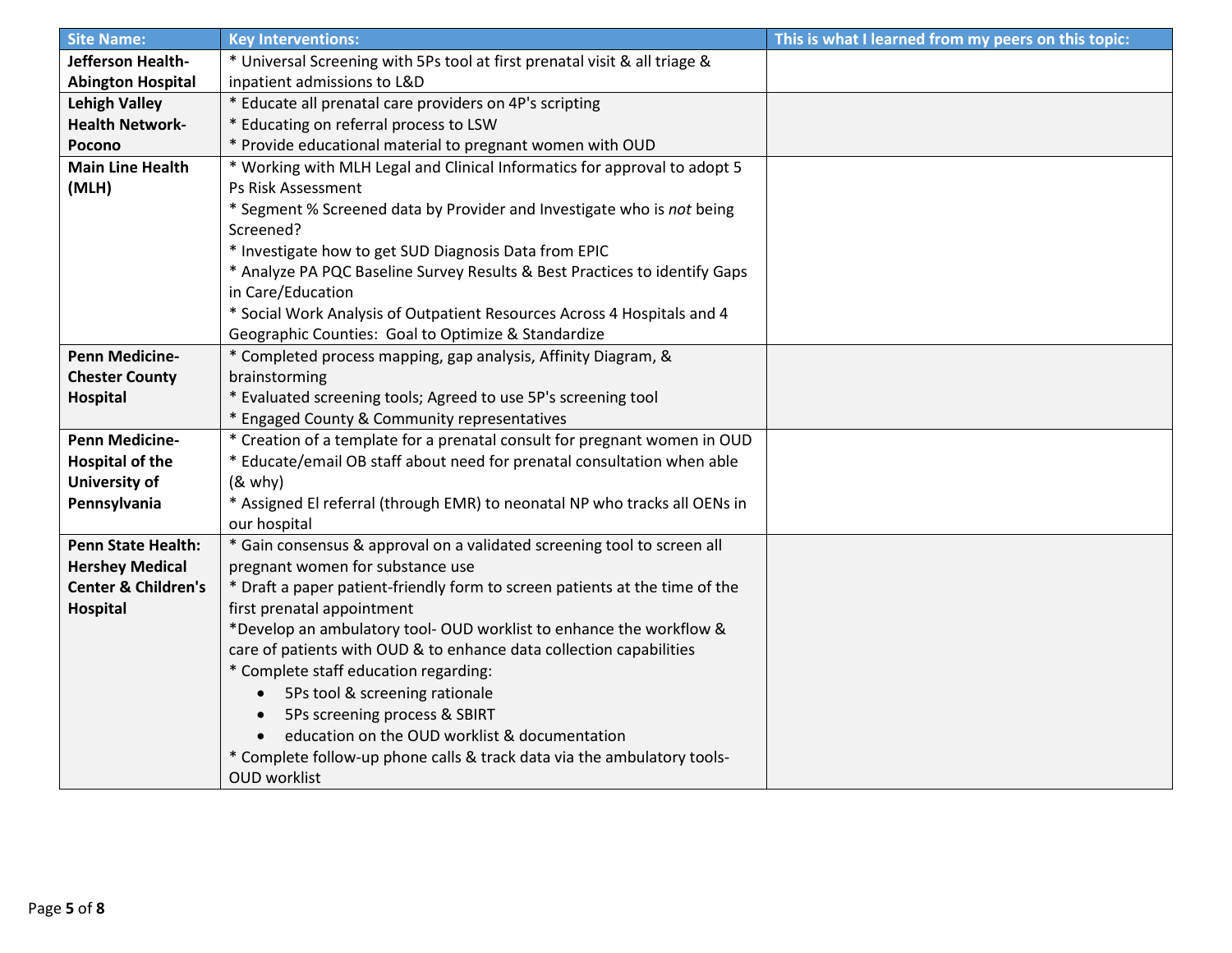| <b>Site Name:</b>          | <b>Key Interventions:</b>                                                      | This is what I learned from my peers on this topic: |
|----------------------------|--------------------------------------------------------------------------------|-----------------------------------------------------|
| <b>St. Clair Hospital</b>  | * Began using 5Ps tool for outpatient prenatal visits & inpatient admissions   |                                                     |
|                            | to our hospital in June 2019                                                   |                                                     |
|                            | * Coordinated with affiliated OB offices for them to utilize 5Ps tool for      |                                                     |
|                            | screening their pregnant patients in the office setting, starting with the 1st |                                                     |
|                            | prenatal visit & then again in the 2nd & 3rd trimester.                        |                                                     |
|                            | * Provided OB offices with referral forms to be faxed to our Level 2 Nursery   |                                                     |
|                            | Coordinator for follow-up care. When our nursery coordinator receives a        |                                                     |
|                            | referral, she reaches out to the family to discuss the care they can expect    |                                                     |
|                            | when they arrive for their delivery.                                           |                                                     |
|                            | * Educated inpatient nursing staff on 5Ps screening tool & implemented it      |                                                     |
|                            | to be utilized on all patients admitted.                                       |                                                     |
| <b>UPMC Womens</b>         | * Access:                                                                      |                                                     |
| <b>Health Service Line</b> | Maternal medical support to prevent withdrawal during pregnancy<br>$\bullet$   |                                                     |
|                            | On call service for all UPMC hospitals 24/7<br>$\bullet$                       |                                                     |
|                            | Provide regular prenatal and other medical appointments<br>$\bullet$           |                                                     |
|                            | 4 Outreach Community Centers                                                   |                                                     |
|                            | Same day on next day within 24-hour appointments<br>$\bullet$                  |                                                     |
|                            | * Prevention:                                                                  |                                                     |
|                            | Community education<br>$\bullet$                                               |                                                     |
|                            | Obstetrical provider education<br>$\bullet$                                    |                                                     |
|                            | Minimize fetal exposure to Opioid substances<br>$\bullet$                      |                                                     |
|                            | Early engage mother as a leader in her recovery<br>$\bullet$                   |                                                     |
|                            | Narcan "to go"<br>$\bullet$                                                    |                                                     |
|                            | * Response:                                                                    |                                                     |
|                            | Pregnancy Recovery Center (Prenatal & Postpartum)<br>$\bullet$                 |                                                     |
|                            | UPMC Healthplan engagement<br>$\bullet$                                        |                                                     |
|                            | o Support programs for patients, families, staff                               |                                                     |
|                            | Multidisciplinary team OB, MFM, SW, Nurses, Mental Health<br>$\bullet$         |                                                     |
|                            | therapists                                                                     |                                                     |
|                            | Methadone Conversion to buprenorphine from inpt. to outpt.<br>$\bullet$        |                                                     |
|                            | Outpatient buprenorphine medication treatment                                  |                                                     |
|                            | Warm hand overs<br>$\bullet$                                                   |                                                     |
|                            | ED Physician and APP trained in buprenorphine treatment                        |                                                     |
|                            | * Reporting: Centers of Excellence                                             |                                                     |
|                            | State, Allegheny County, UPMC Healthplan                                       |                                                     |
|                            | Report as appropriate to various committees<br>$\bullet$                       |                                                     |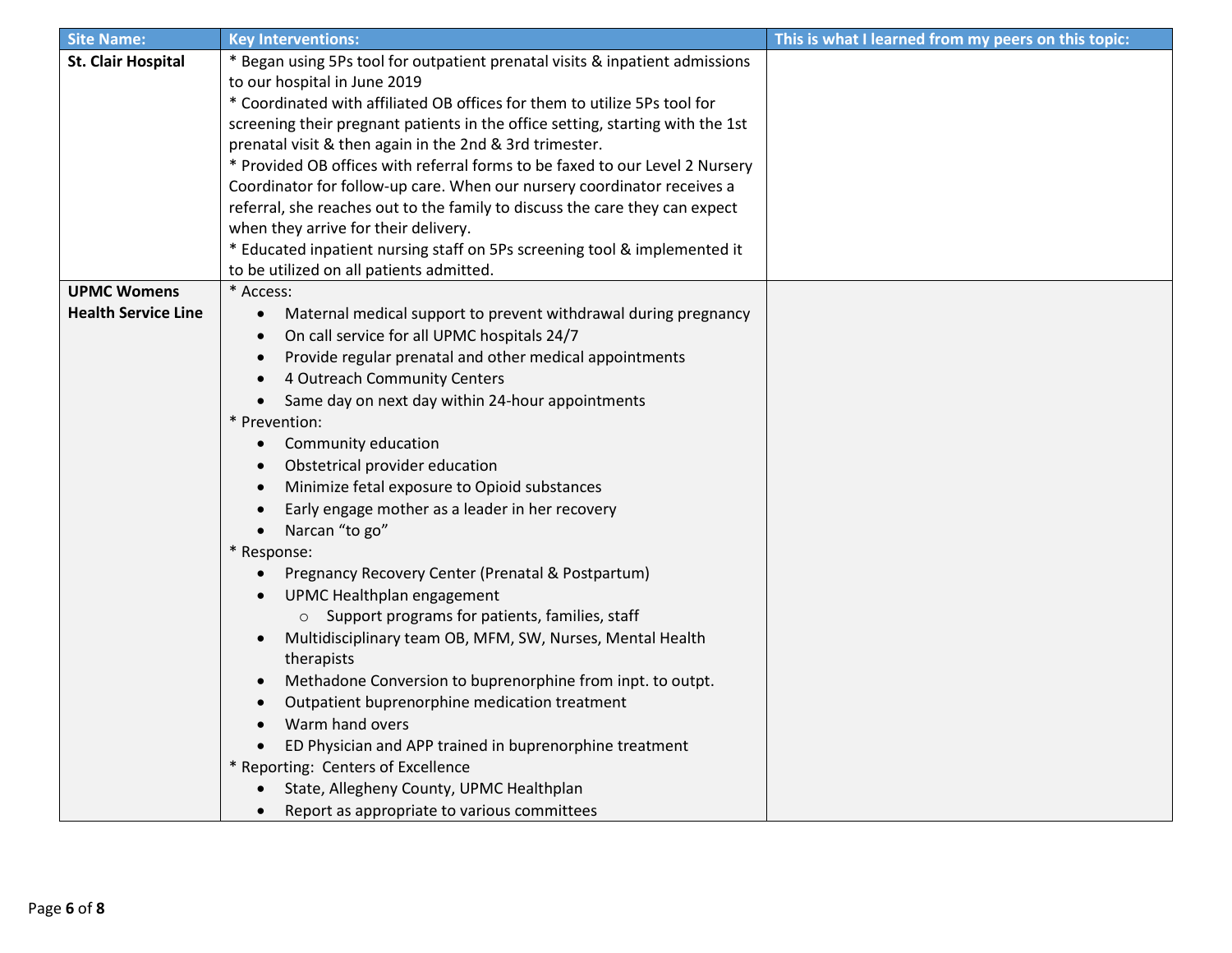## **Neonatal Abstinence Syndrome (NAS)**

| <b>Site Name:</b>          | <b>Key Interventions:</b>                                                    | This is what I learned from my peers on this topic: |
|----------------------------|------------------------------------------------------------------------------|-----------------------------------------------------|
| Commonwealth               | * Revised NAS protocol for medication administration &                       |                                                     |
| <b>Health-Moses Taylor</b> | weaning process for NICU admissions                                          |                                                     |
| <b>Hospital</b>            |                                                                              |                                                     |
| <b>Doylestown Hospital</b> | * Educated all staff on Eat, Sleep, Console Approach, will perform inter-    |                                                     |
|                            | rater reliability assessment.                                                |                                                     |
|                            | * Created and currently use NAS Order Sets with standardized medication      |                                                     |
|                            | dosing and faster weaning.                                                   |                                                     |
|                            | * Educated staff and parents regarding non-pharmacological interventions.    |                                                     |
|                            | Empower parents to provide these interventions to their baby.                |                                                     |
|                            | * Reaching out to obstetric providers to refer pregnant women with OUD       |                                                     |
|                            | to hospital team in order to begin prenatal education, tour unit and         |                                                     |
|                            | discuss care of infant prior to delivery.                                    |                                                     |
| <b>Einstein Medical</b>    | * Create pamphlet for families                                               |                                                     |
| <b>Center Philadelphia</b> | * Provide anticipatory guidance to families during prenatal visits           |                                                     |
|                            | * Chart review for adherence to NAS protocols                                |                                                     |
|                            | * Create OB trigger at 28 weeks for NICU consult                             |                                                     |
|                            | * Obtain prenatal joint medicine/nursing consult: Create template for this   |                                                     |
|                            | team consult                                                                 |                                                     |
|                            | * Add Picker-type question to discharge phone calls                          |                                                     |
| <b>Einstein Medical</b>    | * Multidisciplinary monthly meetings to improve all 3 focus areas            |                                                     |
| <b>Center Montgomery</b>   | * NAS pamphlets for OB; presenting info at their monthly meeting             |                                                     |
|                            | * Transportation and Food Vouchers for parents to stay with infants          |                                                     |
|                            | * Actively educating staff to transition to Eat, Sleep, Console              |                                                     |
|                            | * Supportive care equipment (blankets, MamaRoos, Ergo Baby, etc)             |                                                     |
|                            | * Attending Plan of Safe Care meetings                                       |                                                     |
|                            | * Developing both EMCM hospital and CHOP Network policy for ESC              |                                                     |
|                            | * Breastfeeding "Traffic Lights"<br>* Community outreach to Methadone Clinic |                                                     |
|                            | * Infant massage training                                                    |                                                     |
|                            | * Facility enhancements                                                      |                                                     |
| Jefferson Health -         | * Implementation of Eat, Sleep, Console tool for NAS assessment              |                                                     |
| <b>Abington Hospital</b>   |                                                                              |                                                     |
| <b>Mount Nittany</b>       | * Invite mothers with welcome brochure                                       |                                                     |
| <b>Health System-</b>      | * Implement Eat/Sleep/Console                                                |                                                     |
| <b>Mount Nittany</b>       | * Maximize non-pharmacologic interventions                                   |                                                     |
| <b>Medical Center</b>      | * Consider PRN medication dosing                                             |                                                     |